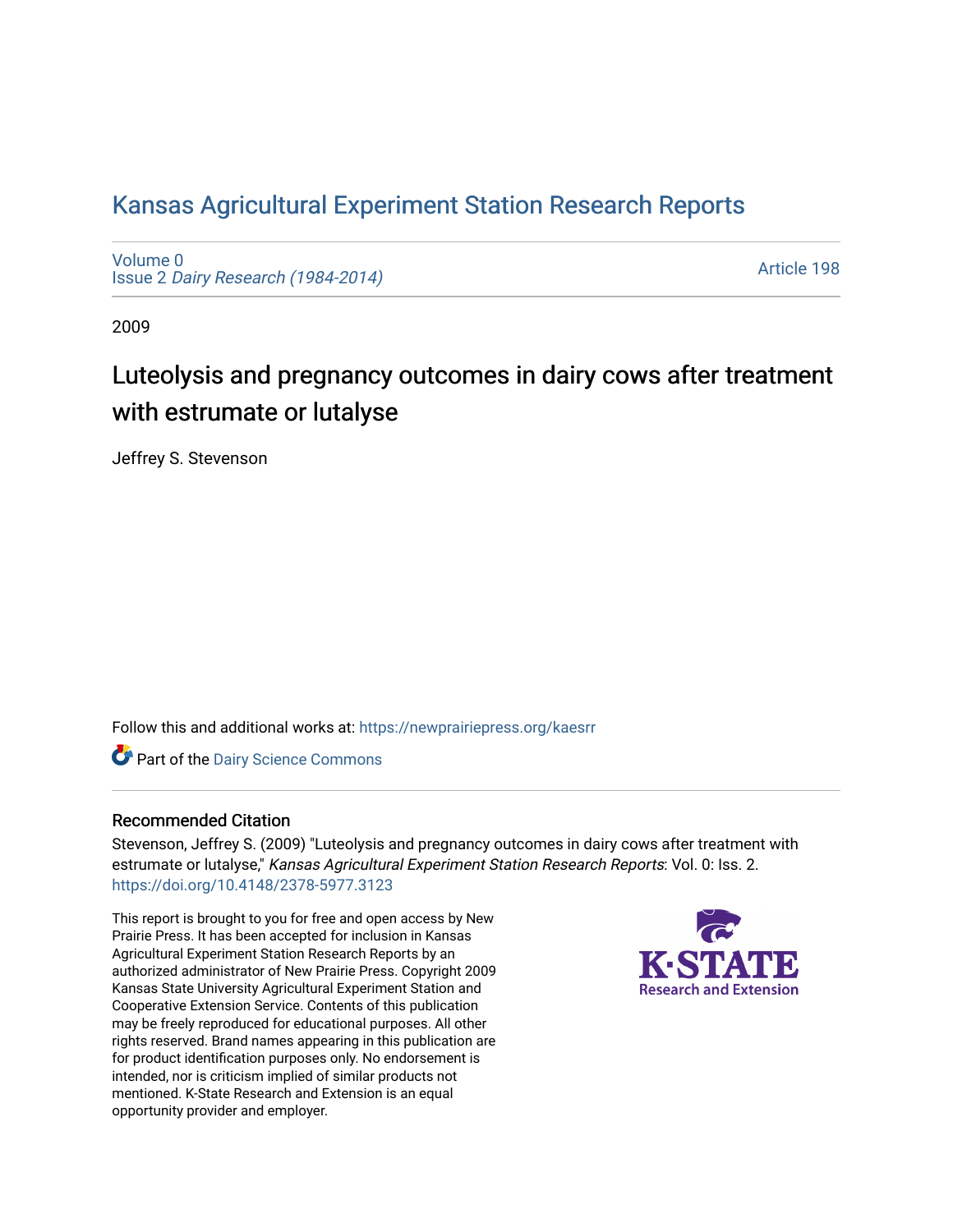## Luteolysis and pregnancy outcomes in dairy cows after treatment with estrumate or lutalyse

## **Abstract**

In Experiment 1, lactating dairy cows (n = 1,230) in 6 herds were treated with 2 injections of prostaglandin F2α(PGF2α) 14 days apart (Presynch), with the second injection administered 12 to 14 days before the onset of a timed AI protocol (Ovsynch). Cows were inseminated when detected in estrus after the Presynch PGF2αinjections. Cows not inseminated were enrolled in the Ovsynch protocol and were assigned randomly to be treated with either Estrumate or Lutalyse as part of a timed artificial insemination (AI) protocol. Blood samples were collected before treatment injection (0 hour) and 48 and 72 hours later. In cows having progesterone concentrations ≥1 ng/mL at 0 hour and potentially having a functional corpus luteum (CL) responsive to a luteolytic agent, Lutalyse increased (P < 0.05) luteal regression from 83.9 to 89.3%. Despite a significant increase in luteolysis, pregnancy rate per AI did not differ between treatments. Fertility was improved in both treatments in cows having reduced progesterone concentrations at 72 hours and in those showing signs of estrus. In Experiment 2, an ovulation resynchronization (Ovsynch-Resynch) program was initiated with gonadotropin-releasing hormone (GnRH) or saline in 427 previously inseminated lactating dairy cows of unknown pregnancy status in 1 herd. Seven days later, pregnancy was diagnosed and nonpregnant cows were blocked by number of CL and assigned randomly to receive Estrumate or Lutalyse. Diameter of each CL was recorded and blood samples were collected at 0 and 72 hours after treatment to assess serum progesterone. A fixed-time AI was given at 72 hours after treatment and approximately 16 hours after a GnRH injection to induce ovulation. Lutalyse increased(P < 0.05) luteal regression from 69.1 to 78.5% regardless of the number of CL present or the total luteal volume per cow exposed to treatment. Pregnancy rate per AI did not differ between treatments. Although Lutalyse was slightly more effective than Estrumate in inducing luteolysis in lactating dairy cows exposed to an Ovsynch or Ovsynch-Resynch protocol, resulting pregnancy outcomes did not differ between products.; Dairy Day, 2009, Kansas State University, Manhattan, KS, 2009; Dairy Research, 2009 is known as Dairy Day, 2009

## Keywords

Kansas Agricultural Experiment Station contribution; no. 10-103-S; Report of progress (Kansas State University. Agricultural Experiment Station and Cooperative Extension Service); 1021; Dairy Day, 2009; Dairy; Reproduction; Estrus; Fertility; Luteolysis; Ovulation; Timed artificial insemination

### Creative Commons License



This work is licensed under a [Creative Commons Attribution 4.0 License](https://creativecommons.org/licenses/by/4.0/).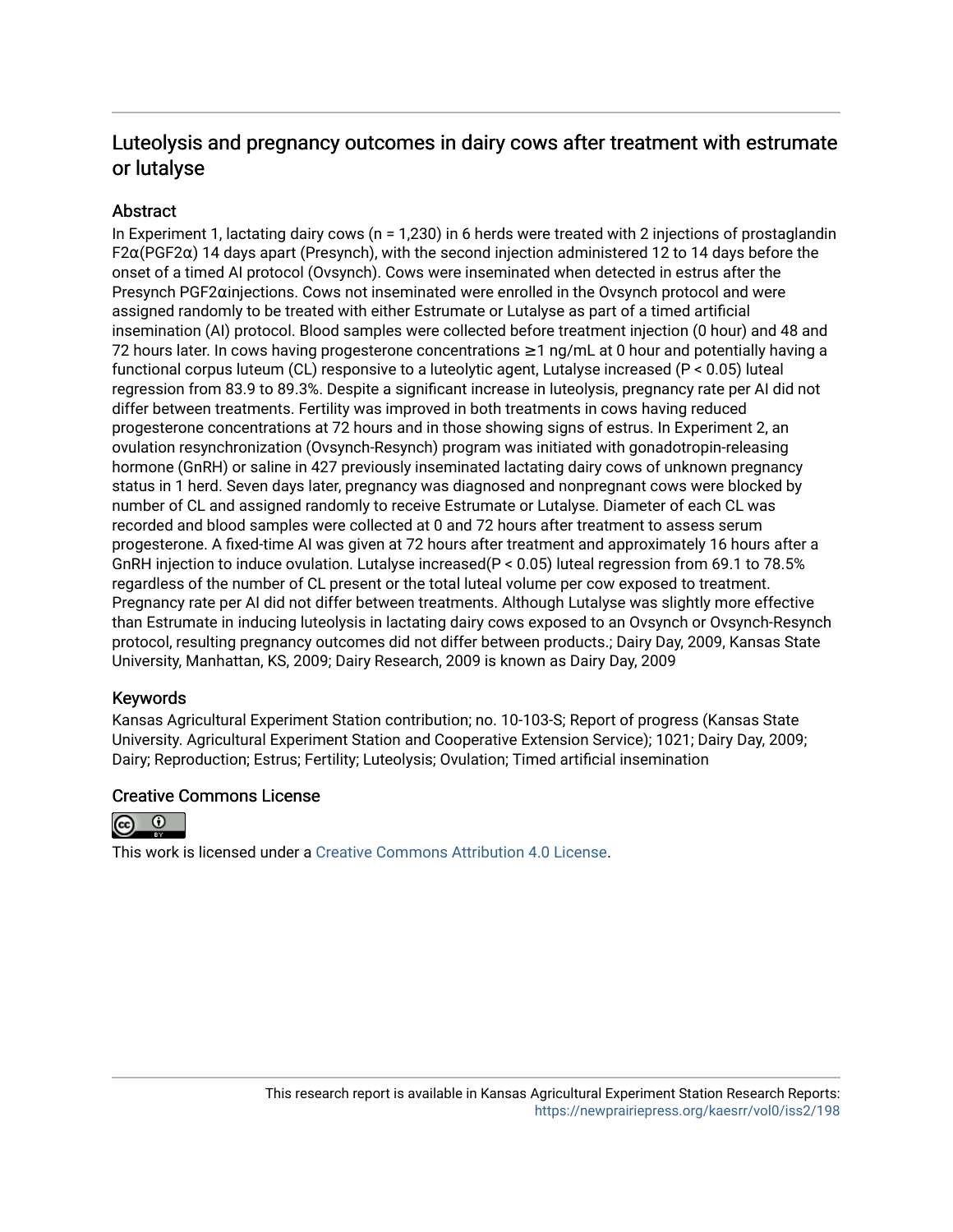# Luteolysis and Pregnancy Outcomes in Dairy Cows after Treatment with Estrumate or Lutalyse

*J. S. Stevenson and A. P. Phatak<sup>1</sup>*

## Summary

In Experiment 1, lactating dairy cows ( $n = 1,230$ ) in 6 herds were treated with 2 injections of prostaglandin F<sub>2a</sub> (PGF<sub>2a</sub>) 14 days apart (Presynch), with the second injection administered 12 to 14 days before the onset of a timed AI protocol (Ovsynch). Cows were inseminated when detected in estrus after the Presynch  $\mathrm{PGF}_{2n}$  injections. Cows not inseminated were enrolled in the Ovsynch protocol and were assigned randomly to be treated with either Estrumate or Lutalyse as part of a timed artificial insemination (AI) protocol. Blood samples were collected before treatment injection (0 hour) and 48 and 72 hours later. In cows having progesterone concentrations ≥1 ng/mL at 0 hour and potentially having a functional corpus luteum (CL) responsive to a luteolytic agent, Lutalyse increased (*P* < 0.05) luteal regression from 83.9 to 89.3%. Despite a significant increase in luteolysis, pregnancy rate per AI did not differ between treatments. Fertility was improved in both treatments in cows having reduced progesterone concentrations at 72 hours and in those showing signs of estrus. In Experiment 2, an ovulation resynchronization (Ovsynch-Resynch) program was initiated with gonadotropin-releasing hormone (GnRH) or saline in 427 previously inseminated lactating dairy cows of unknown pregnancy status in 1 herd. Seven days later, pregnancy was diagnosed and nonpregnant cows were blocked by number of CL and assigned randomly to receive Estrumate or Lutalyse. Diameter of each CL was recorded and blood samples were collected at 0 and 72 hours after treatment to assess serum progesterone. A fixed-time AI was given at 72 hours after treatment and approximately 16 hours after a GnRH injection to induce ovulation. Lutalyse increased (*P* < 0.05) luteal regression from 69.1 to 78.5% regardless of the number of CL present or the total luteal volume per cow exposed to treatment. Pregnancy rate per AI did not differ between treatments. Although Lutalyse was slightly more effective than Estrumate in inducing luteolysis in lactating dairy cows exposed to an Ovsynch or Ovsynch-Resynch protocol, resulting pregnancy outcomes did not differ between products.

## Introduction

Since the first prostaglandin  $F_{2a}$  (PGF<sub>2a</sub>) product (Lutalyse, The Upjohn Co., Kalamazoo, MI) was introduced in the United States in 1979, several agonists and generic  $\mathrm{PGF}_{2a}$  products have become available by prescription. The major difference in available products is between those that are chemically similar to uterine-derived PGF<sub>2a</sub> (Lutalyse, ProstaMate, and In Synch) and its agonists (Estrumate and estroPLAN).

Different physiological responses of bovine females to administration of either Estrumate or Lutalyse have been reported for luteolysis, receptor binding, intrauterine pressure, estrus expression, conception rates, and pregnancy rates. An unpublished meta-analysis of some of these factors did not find significant differences in conception rate and pregnancy rate or overall differences in detected estrus. Odds ratios, however, consistently were greater than 1.0, indicating trends in the combined studies that numerically, but not significantly, favored Estrumate over Lutalyse.

<sup>1</sup> Technical Services Veterinarian, Alta California, Hilmar, CA.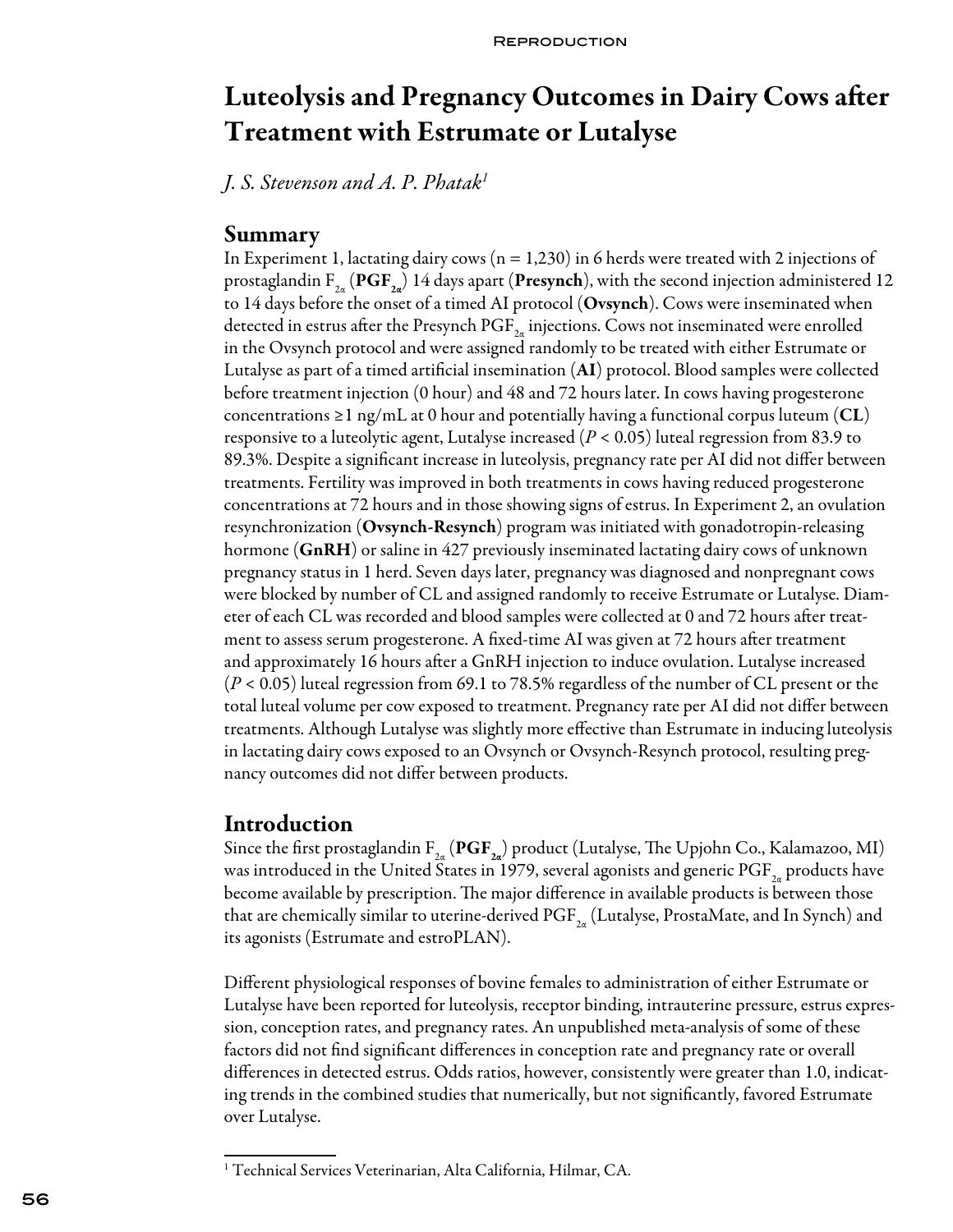Strict timed artificial insemination (AI) programs have become common in dairy operations because they are reliable and not dependent on visual or other means of detecting estrus in cattle. The Ovsynch protocol (injection of gonadotropin-releasing hormone (GnRH) 7 days before and 48 or 72 hours after treatment with prostaglandin PGF<sub>22</sub>; timed AI at 72 hours) synchronizes follicular maturation and luteal regression, resulting in about 20 to 30% of cows having at least 2 luteal structures at the time of  $\mathrm{PGF}_{2n}$  injection. A good test of luteolytic efficacy between product types (Lutalyse vs. Estrumate) is possible in lactating cows to which the Ovsynch protocol is applied because a larger proportion of cows have more than 1 corpus luteum to regress at the time of the PGF $_{2a}$  injection.

The present study consisted of 2 experiments. The objective of the first experiment was to determine the efficacy of luteal regression in response to 2 chemically different luteolytic products (Estrumate vs. Lutalyse) as determined by changes in progesterone concentrations in blood and subsequent pregnancy outcome of lactating dairy cows exposed to either of the 2 products before first postpartum AI. The objective of the second experiment was similar to that of the first, except the number of corpora lutea  $(CL)$  and total luteal tissue volume were quantified in previously inseminated nonpregnant dairy cows before treatment injections were administered.

## Experimental Procedures

## *Experiment 1*

Lactating dairy cows were enrolled at multiple sites in Merced and Stanislaus counties in the Central Valley of California. Cows were enrolled in a **Presynch** protocol (2 PGF<sub>2</sub> injections administered 14 days apart; Lutalyse; Pfizer Animal Health, New York, NY). Cows detected in estrus in response to the Presynch  $\text{PGF}_{2a}$  injections were inseminated, and the residual cows were then enrolled in a Cosynch-72 timed AI program (GnRH injection administered 7 days before and 72 hours after treatment with  $\mathrm{PGF}_{2a}$ ; timed AI at 72 h) that was initiated 12 to 14 days after the second Presynch injection (Figure 1). Cows were assigned randomly to either of 2 luteolytic product injections as the treatment  $\text{PGF}_{2a}$  that preceded AI. Cows received i.m. 2 mL of Estrumate (0.5 mg of Cloprostenol, Schering Plough Animal Health, Union, NJ) or 5 mL of Lutalyse (Dinoprost, Pfizer Animal Health) before AI as part of the Cosynch-72 procedure. Body condition scores ( $\text{BCS}; 1 = \text{emaciated}, 5 = \text{obese}$ ) were assigned at treatment in 1,019 of 1,230 (82.8%) cows studied.

Cows detected in estrus after the treatment injection and before the scheduled AI were inseminated while restrained in feed line lockups. Estrus detection included visual observation but also relied on tail chalk removal when cows were examined each morning while restrained in feed line lockups. Inseminations made during the breeding week that followed treatment injections included those made after detected estrus and at 72 hours posttreatment by appointment. A small proportion of cows in 1 herd detected in estrus after AI were reinsminated when still in estrus 12 hours later. Breeding codes at the time of AI were as follows: (1) timed AI-coded cows had no diagnosed signs of estrus before or at the time of AI, (2) estrus-coded cows were inseminated before the scheduled timed AI (83%) or double inseminated (timed AI and then reinseminated because of estrus expression; 17%), and (3) timed  $AI +$  estrus-coded cows were diagnosed in estrus at the timed AI.

Pregnancy was diagnosed weekly in 5 herds by transrectal palpation of the uterus beginning at 35 days after AI; in the sixth herd, pregnancy was diagnosed by transrectal ultrasonography at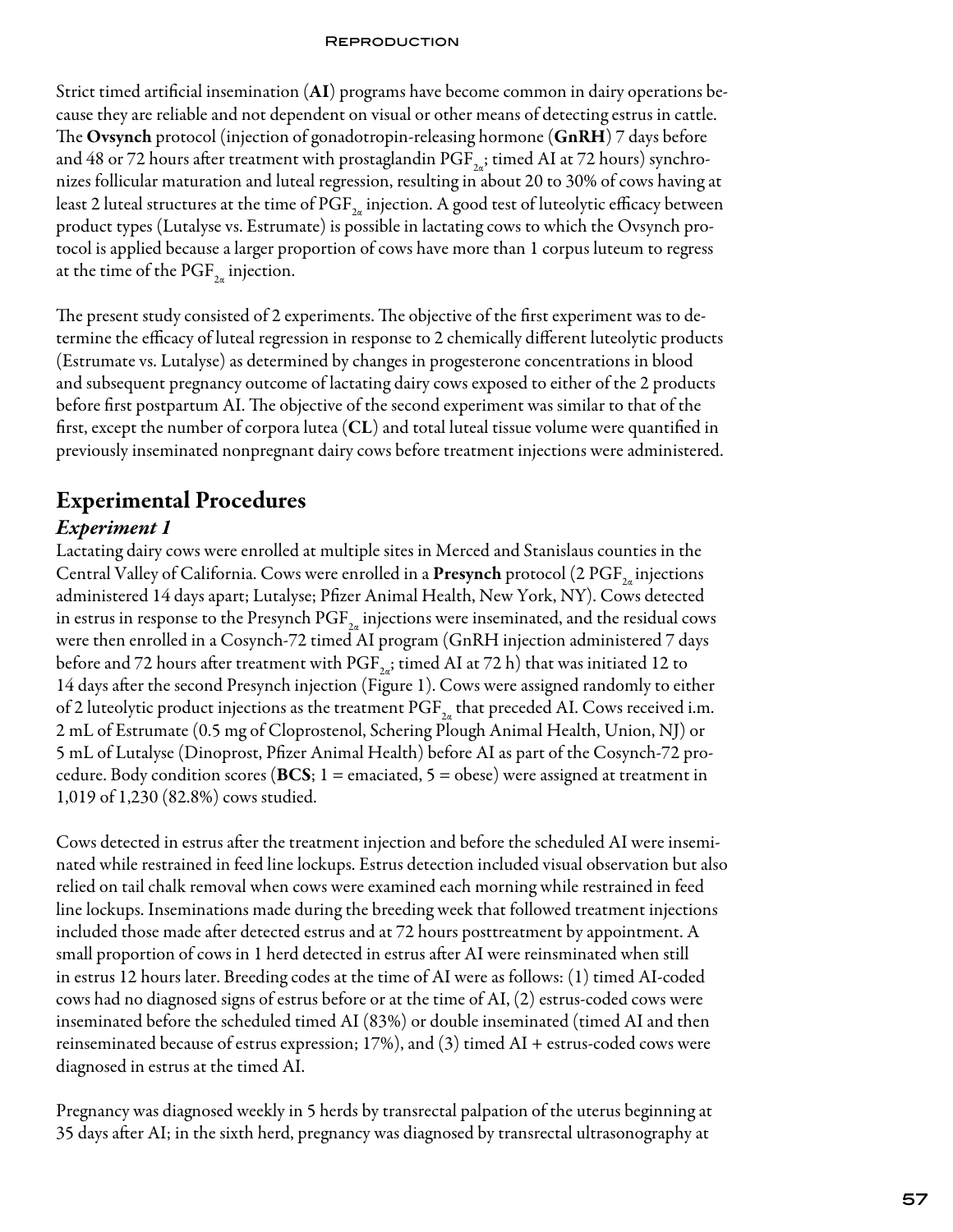day 32 after AI. At all locations, blood samples were collected before treatment injection (0 hour) and at 48 and 72 hours. Progesterone was quantified in serum by radioimmunoassay.

### *Experiment 2*

In our Kansas State University herd, 333 lactating dairy cows of unknown pregnancy status were enrolled in an ovulation resynchronization (**Ovsynch-Resynch**) procedure (GnRH injection administered 7 days before a not-pregnant diagnosis before treatment with  $\mathrm{PGF}_{2a}$ followed in 56 hours by a GnRH injection and timed AI at 72 h; Figure 1). Cows were eligible to be treated randomly with either Estrumate or Lutalyse as in Experiment 1 when 1 or more CL was present upon transrectal ultrasonography before treatment. An additional 94 cows not preenrolled in an Ovsynch-Resynch protocol and having a CL at a not-pregnant diagnosis were administered randomly either Estrumate or Lutalyse followed in 56 hours by a GnRH injection and timed AI at 72 hours.

Ovarian follicles and CL were mapped and sized by transrectal ultrasonography at the time of the not-pregnant diagnosis for purposes of counting of follicles ≥10 mm in diameter and the number of CL before treatment. All CL were assumed to be spherical. Diameter of structures was determined by averaging their largest cross-sectional width and height, measured by ultrasound electronic calipers. When a CL contained a fluid-filled cavity, volume of the cavity was subtracted from the calculated CL volume.

Body condition scores were assigned at treatment as in Experiment 1. Blood samples were collected at 0 and 72 hours after treatment injection and later assayed for progesterone content. Pregnancy diagnosis subsequent to AI occurred 32 to 39 days after timed AI. A positive pregnancy outcome required presence of uterine fluid and a large CL or uterine fluid and presence of an embryo.

## Results and Discussion

### *Experiment 1*

When considering only cows having pretreatment progesterone concentrations ≥1 ng/mL and potentially eligible to respond to either Estrumate or Lutalyse, the proportion of cows having successful luteolysis (progesterone <1 ng/mL at 72 hours) was greater (*P* < 0.05) in cows treated with Lutalyse (Table 1). Further, in 5 of 6 herds, the proportion of cows having luteal regression was numerically greater after Lutalyse. The odds ratio indicated that the odds for successful luteolysis were 95% greater (odds ratio = 1.95; 95% confidence interval = 1.27 to 2.45; *P* < 0.05) for cows treated with Lutalyse than for cows treated with Estrumate. In the reduced set of cows with recorded BCS, thinner cows (BCS  $\leq$ 2.5) were 2.15 times (95% confidence interval  $= 1.31$  to 3.54;  $P < 0.05$ ) more likely to have luteolysis than cows having BCS > 2.25 (93.7 vs. 86.8%, respectively).

Pregnancy rate per AI  $(PR/AI)$  did not differ between treatments in cows with or without luteolysis or in cows with different BCS. Differences in PR/AI were detected among locations (Table 2). At 4 of 6 locations, PR/AI was numerically greater for cows treated with Lutalyse than for cows treated with Estrumate. Although PR/AI did not differ between treatments, breeding codes indicated that cows in estrus at the timed AI had greater (*P* < 0.05) PR/AI than those receiving timed AI without estrual symptoms. Cows inseminated after detected estrus before the scheduled timed AI or those double inseminated because estrus was detected after timed AI had intermediate PR/AI (Table 2). Most of the cows that were estrus coded before AI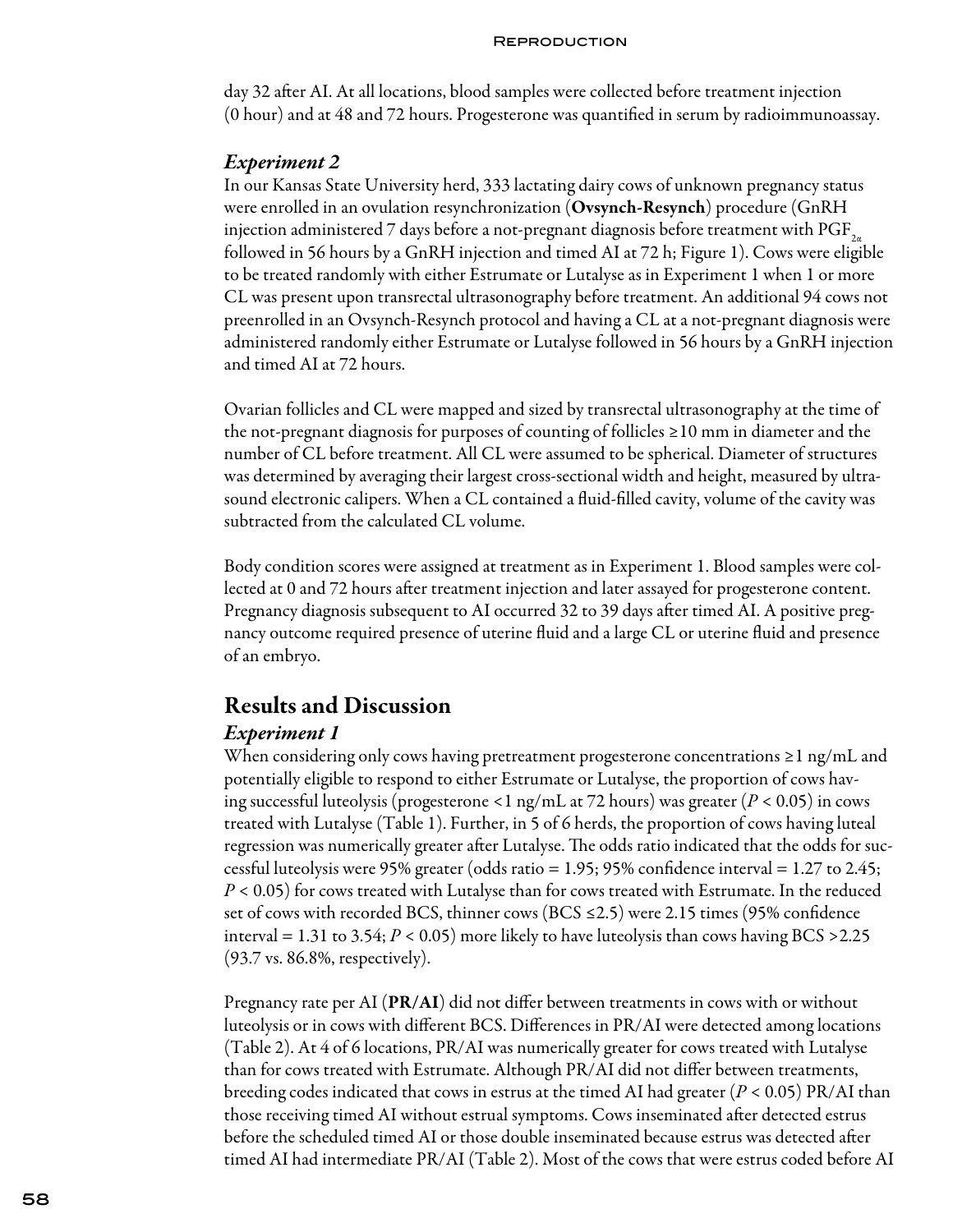expressed estrus (83%) during 1 to 3 days before the scheduled timed AI compared with 17% of cows reinseminated within 24 hours after the timed AI because of detected signs of estrus. Further, similar proportions of cows displayed estrus after Estrumate and Lutalyse (49.6 vs. 51.7%, respectively).

## *Experiment 2*

The proportion of  $427$  cows having 1, 2, or 3 CL before treatment was  $75.2\%$  (n = 321), 22.7%  $(n = 97)$ , and 2.1%  $(n = 9)$ , respectively. Among factors analyzed (treatment, number of CL, lactation number, energy-corrected milk yield, injection of GnRH 7 days before treatment, number of ovarian follicles ≥10 mm in diameter, BCS, days in milk, season, and pretreatment progesterone concentration in cows having 1 or more than 1 CL), only treatment, BCS, and season were significant (Table 3). Luteal regression was 1.64 times more (*P* < 0.001) likely with Lutalyse than with Estrumate. Regression of CL in cows having 1 CL was 74.7% and did not differ from that for cows having more than 1 CL (71.2%). Corpora lutea in cows having greater BCS (>2.25 vs. ≤2.25) were 2.72 times less likely to regress (83.2 vs. 62.5%, respectively). The poorest CL regression occurred during summer (57.5%); the best occurred during winter (80.8%).

Among factors tested that may influence pregnancy outcome (treatment, number of CL, lactation number, energy-corrected milk yield, injection of GnRH 7 days before treatment, number of ovarian follicles ≥10 mm in diameter, BCS, days in milk, season, and pretreatment progesterone concentration in cows having 1 or more than 1 CL), only GnRH injection 7 days before treatment ( $P = 0.059$ ) and BCS ( $P = 0.09$ ) tended to be significant (Table 4). Pregnancy rate per AI varied little between Estrumate and Lutalyse treatments (31.3 vs. 32.8%, respectively). Likewise, no advantage for either product was detected for PR/AI whether cows had 1 or more than 1 CL (31.5 vs. 33.7%, respectively). Injecting GnRH 7 days before treatment tended  $(P = 0.059)$  to increase the odds of PR/AI (34.6 vs. 23%) by 1.71 times (for none vs. GnRH, respectively), and greater (>2.25 vs.  $\leq$ 2.25) BCS tended ( $P = 0.09$ ) to decrease PR/AI (27.1 vs. 35.8%, respectively).

Pretreatment progesterone concentrations did not differ before treatments of Lutalyse or Estrumate were applied  $(4.75 \pm 0.2 \text{ vs. } 4.57 \pm 0.2 \text{ ng/mL},$  respectively). By 72 hours posttreatment, concentrations were similar between treatments  $(0.89 \pm 0.2 \text{ vs. } 1.03 \pm 0.2 \text{ ng/mL},$  respectively). Pretreatment progesterone concentrations in serum were greater  $(P < 0.001)$  for cows having more than 1 CL (5.92  $\pm$  0.31 ng/mL; n = 106) than for cows having only 1 CL (4.22  $\pm$  0.19  $ng/mL; n = 321$ .

On the basis of our definition for luteolysis, which required progesterone concentrations to be ≥1 ng/mL before treatment and <1 ng/mL by 72 hours after treatment, Lutalyse was slightly more effective as a luteolytic product than Estrumate. This was true in both experiments, including cows known to have 1 or more than 1 CL before treatment. Although a slight difference in luteolytic efficacy was observed, no differences in pregnancy outcome were detected in either experiment. In both experiments, luteolysis was less effective in cows with BCS exceeding 2.25 or 2.50 compared with thinner cows. We concluded that both products were equally effective luteolysins for producing similar pregnancy outcomes in lactating dairy cows.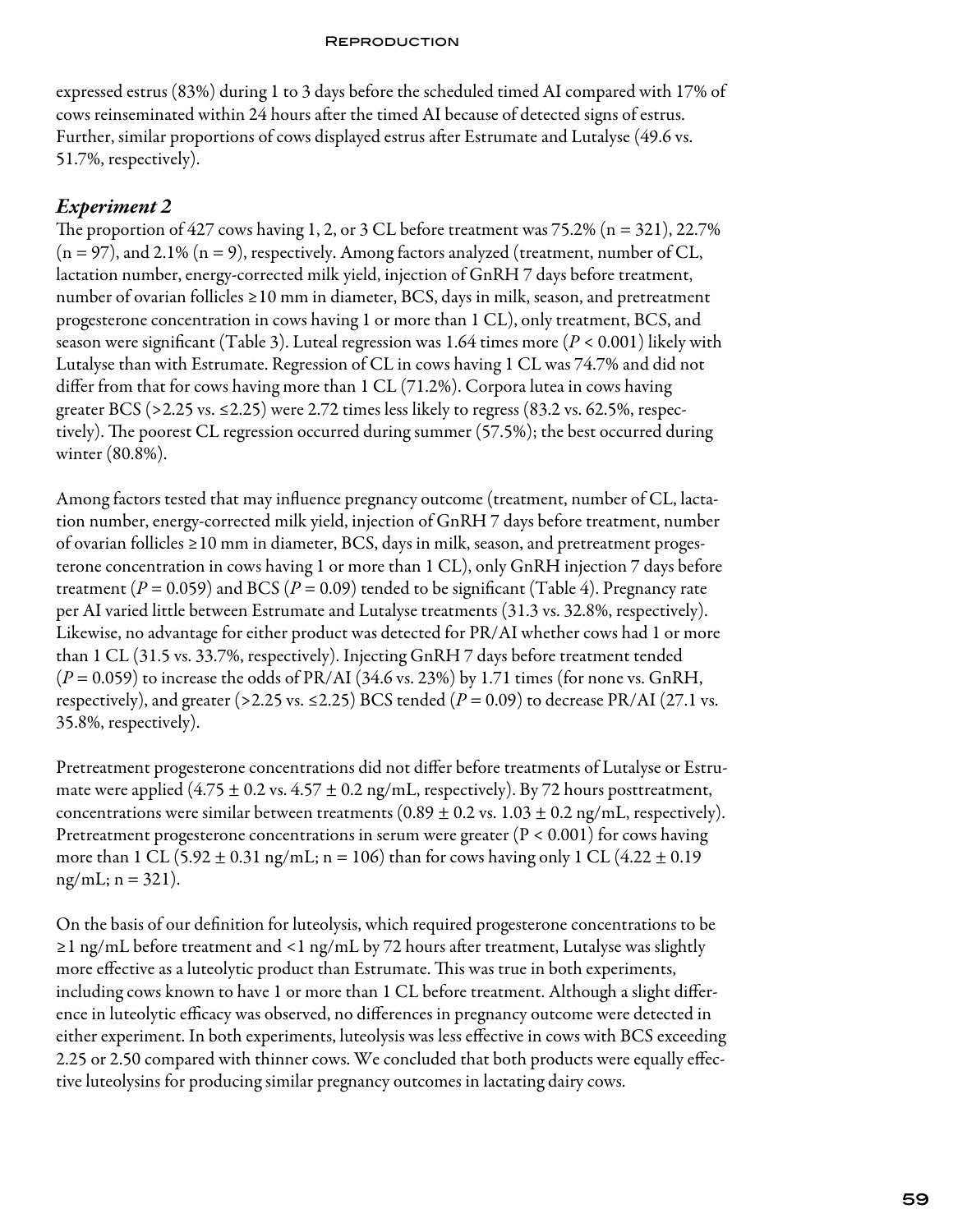|                         | Treatment      |            |              |
|-------------------------|----------------|------------|--------------|
| Location                | Estrumate      | Lutalyse   | Overall      |
|                         |                | -- % (n) - |              |
| $\mathbf{1}$            | 93.5(46)       | 91.7(48)   | 92.6(94)     |
| $\overline{2}$          | 82.8(64)       | 96.7(61)   | 89.6 (125)   |
| 3                       | 88.1 (42)      | 92.1(38)   | 90.0(80)     |
| $\overline{4}$          | 78.0(50)       | 88.0(50)   | 83.0 (100)   |
| $\overline{\mathbf{5}}$ | 74.5 (98)      | 77.6 (98)  | 76.0(196)    |
| 6                       | 92.1(252)      | 98.2 (217) | 94.9 (469)   |
| Total                   | $86.4**$ (552) | 92.0(512)  | 89.1 (1,064) |

Table 1. Proportion of cows having luteal regression in response to Estrumate or Lutalyse treatment (Experiment 1)<sup>1</sup>

\*\* Different from Lutalyse  $(P < 0.01)$ . Odds ratio = 1.95 (95% confidence interval = 1.29 to 2.94).

1 Only cows having luteolysis (pretreatment progesterone concentrations ≥1 ng/mL and 72-hour posttreatment concentrations <1 ng/mL) were analyzed.

|                                | Treatment <sup>1</sup> |            |                          |
|--------------------------------|------------------------|------------|--------------------------|
| Item                           | Estrumate              | Lutalyse   | Overall                  |
| Luteal regression <sup>2</sup> |                        |            |                          |
| No                             | 8.0(75)                | 7.3(41)    | $7.8^{\mathrm{a}}(116)$  |
| Yes                            | 44.3 (469)             | 43.1(459)  | $43.8b$ (928)            |
| Body condition <sup>3,4</sup>  |                        |            |                          |
| $≤2.5$                         | 38.0(234)              | 34.1 (226) | $36.1^{\circ} (460)$     |
| >2.5                           | 37.2(293)              | 42.5(266)  | $39.7^{\mathrm{a}}(559)$ |
| Location <sup>3</sup>          |                        |            |                          |
| 1                              | 43.9(57)               | 40.0(55)   | $42.0^{ab}$ (112)        |
| $\overline{2}$                 | 25.0(80)               | 30.1(83)   | $27.6^{\circ} (163)$     |
| 3                              | 34.0(53)               | 17.0(47)   | $26.0^{\circ}$ (100)     |
| $\overline{4}$                 | 30.9(55)               | 32.7(55)   | $31.8^{ab}$ (110)        |
| 5                              | 37.7(130)              | 39.4 (127) | $38.5^{b}$ (257)         |
| 6                              | 40.0(260)              | 44.7(228)  | $42.2^b(488)$            |
| Breeding code <sup>3,5</sup>   |                        |            |                          |
| Timed AI                       | 33.6(453)              | 33.5(400)  | $33.5^{\mathrm{a}}(853)$ |
| Estrus                         | 38.3 (107)             | 43.1(102)  | $40.7ab$ (209)           |
| $Timed AI + estrus$            | 53.3 $(80)$            | 50.5(93)   | 51.8 <sup>b</sup> (168)  |
| Total                          | 36.7(635)              | 37.8 (595) |                          |

Table 2. Pregnancies per artificial insemination (AI) in response to Estrumate or Lutalyse injection as part of the Cosynch-72 protocol (Experiment 1)

<sup>ab</sup> Mean percentages within column having different superscript letters differ ( $P \le 0.05$ ).

1 Treatment was applied 3 days before scheduled timed AI.

2 Includes only cows eligible for luteal regression (progesterone concentrations ≥1 ng/mL before treatment).

3 Includes all cows regardless of whether luteal regression occurred.

4 Body condition score was assessed in 1,019 of 1,230 (82.8%) cows.

5 Timed AI-coded cows had no diagnosed signs of estrus before AI, estrus-coded cows were inseminated after treatment injection but before the scheduled timed AI (83%) or double inseminated (17%; showed estrus after timed AI and were reinseminated), and timed AI + estrus-coded cows were in estrus at the timed AI.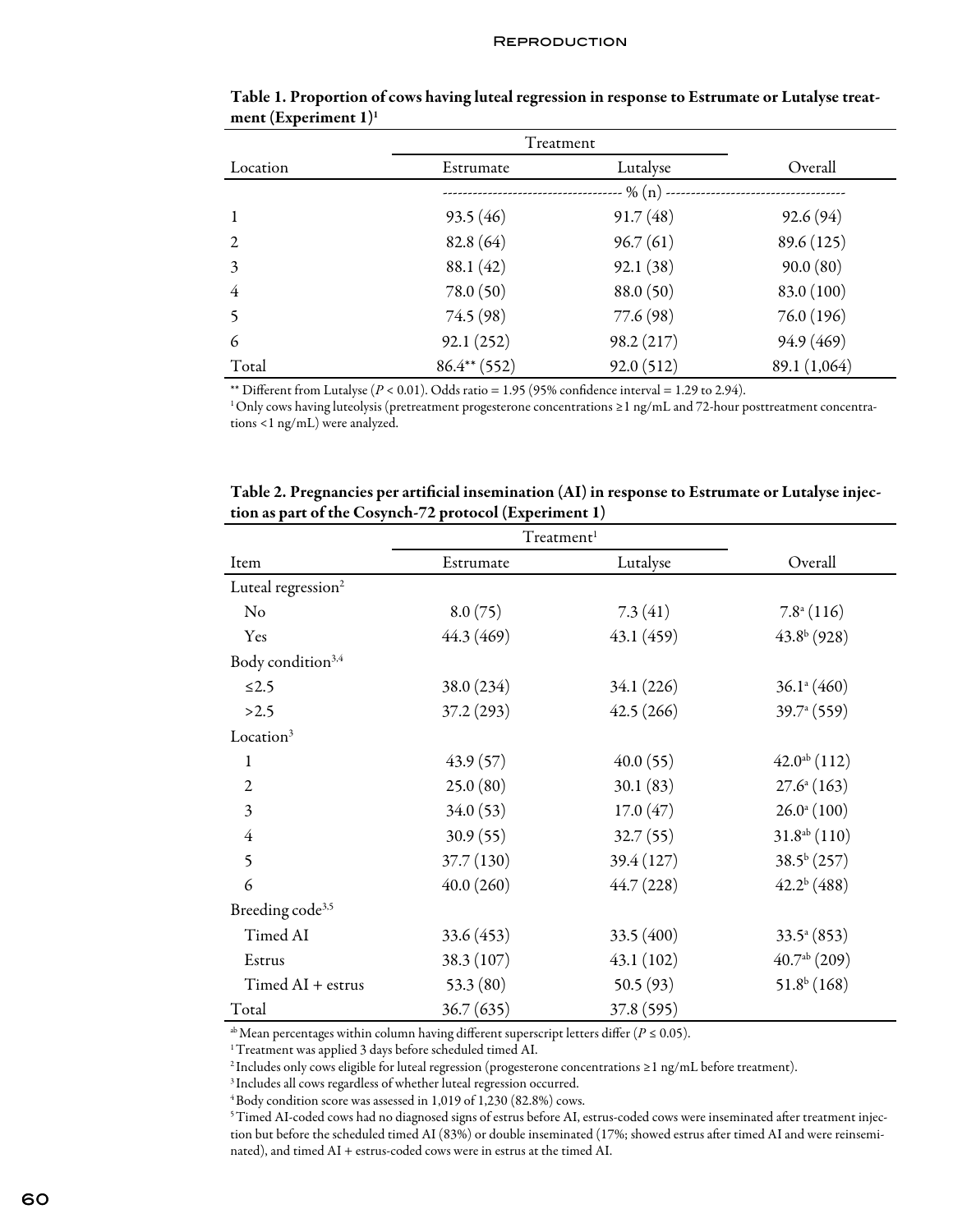| $\bullet$ | $\sigma$ |                   |          |            |         |
|-----------|----------|-------------------|----------|------------|---------|
|           |          | Luteal            | Odds     | Confidence |         |
| Treatment | n        | regression $(\%)$ | ratio    | limits     | P value |
| Estrumate | 191      | 69.1              | Referent |            | 0.001   |
| Lutalyse  | 205      | 78.5              | . 64     | 1.01-2.68  |         |

#### Table 3. Factors affecting luteal regression after treatment with Estrumate and Lutalyse in lactating dairy cows having 1 or more than 1 corpus luteum before treatment (Experiment 2)

1 Although a corpus luteum was visible, 31of 427 cows that did not have pretreatment progesterone concentrations ≥1 ng/ mL (not eligible for luteolysis) were excluded.

## Table 4. Factors affecting pregnancy rate per artificial insemination (PR/AI) after treatment with Estrumate and Lutalyse in dairy cows having 1 or more than 1 corpus luteum before treatment (Experiment 2)

|           |             |               | Odds     | Confidence    |         |
|-----------|-------------|---------------|----------|---------------|---------|
| Treatment | $\mathbf n$ | $PR/AI^2$ (%) | ratio    | limits        | P value |
| Estrumate | 198         | 31.3          | Referent |               | 0.707   |
| Lutalyse  | 201         | 32.8          | 1.09     | $0.71 - 1.66$ |         |

<sup>1</sup> Excludes 28 of 427 cows for which pregnancy outcome was not known before culling.

2 Includes all cows regardless of luteal regression status.